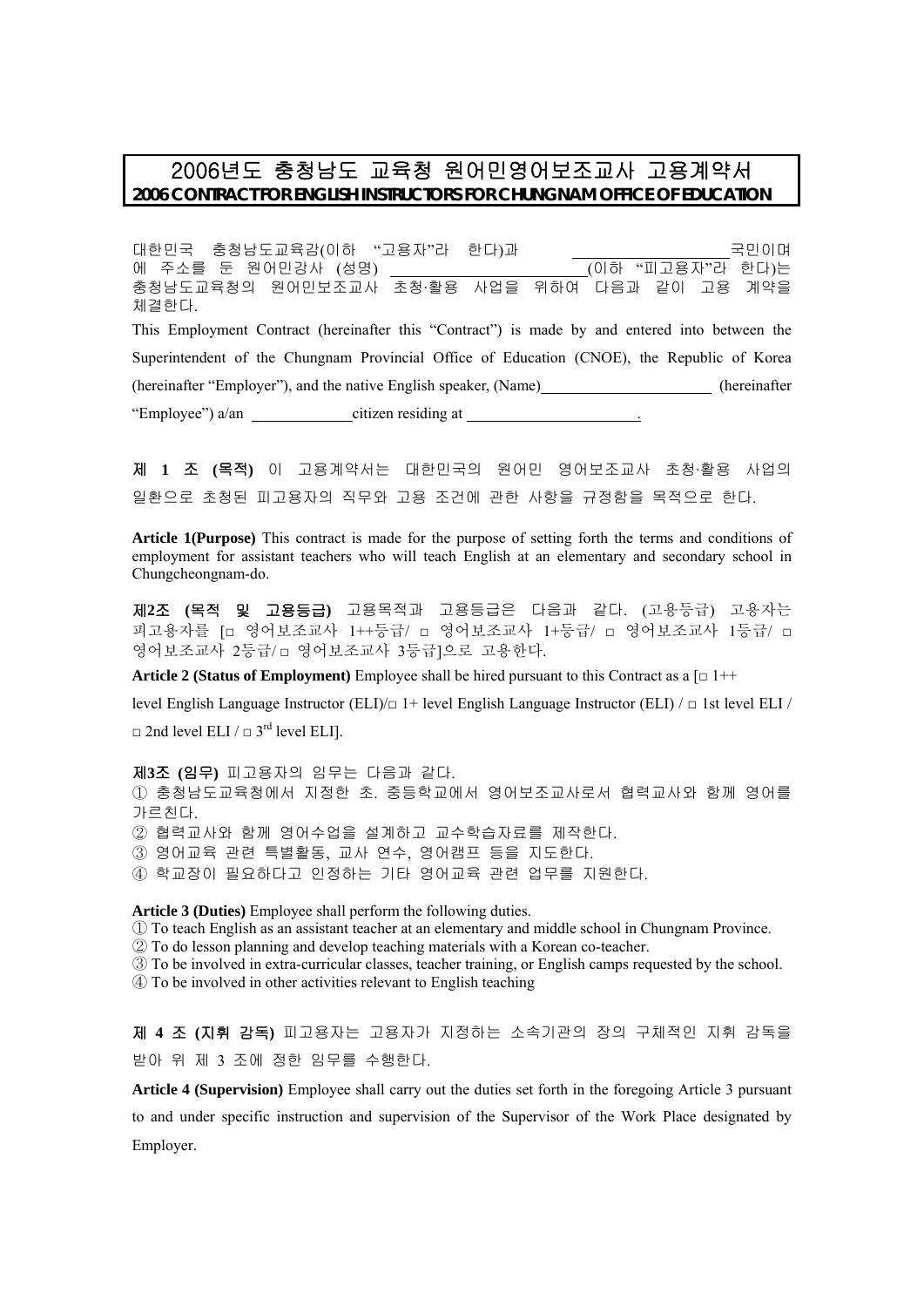# 제 **5** 조 **(**고용기간**)**

① 고용기간은 2006 년 09 월 01 일부터 2007 년 08 월 31 일까지로 한다. ② 피고용자가 원어민 영어보조교사로서 타 시·도에서의 근무 경력이 있더라도, 고용자가 변경되므로 타 시·도에서의 근무 기간이 본 고용 계약 기간에 합산되지 않는다. 따라서, 이 계약은 2006 년 09 월 01 일을 최초 고용일로 하는 신규 고용이다.

# **Article 5 (Term of Employment)**

① The Term of Employment shall commence on September 01, 2005 and end on August 31, 2006. ② The employment period is not continuance and should not be considered as continuance of any former employment in other city/province. Hence, Employer shall hire Employee as a new ELI, commencing on September 01, 2006.

# 제 **6** 조 **(**사직**)**

① 피고용자는 제 5 조에 규정된 고용기간동안 임무를 수행한다. ② 그러나 만약 피고용자가 불가피하게 고용기간 중도에 사직할 경우에는 최소한 30 일 전에 사직하고자 하는 일자와 사유를 서면으로 고용자에게 통보하여야 한다. ③ 피고용자가 사직하는 경우에는 귀국항공료는 피고용자가 부담하며, 피고용자의 비자는 취소된다.

#### **Article 6 (Resignation)**

① Employee shall perform the duties set forth under Article 3 hereof during the Term of Employment set forth under Article 5 hereof.

② However, if Employee should desire to resign from the English Program In Korea and thereby terminate this Contract, he/she must give Employer a thirty (30) day prior written notice of resignation stating a date of and a reason for resignation.

③ In the case of Employee's resignation, the airfare for the return flight shall be borne by Employee and his/her visa shall be cancelled.

# 제 **7** 조 **(**근무지**)**

① 피고용자는 고용주가 지정하는 충남도내 초. 중등학교와 지역교육청에서 근무하는 것을 원칙으로 한다.

② 고용자는 피고용자의 근무지를 복수의 기관으로 지정할 수 있다.

# **Article 7 (Work Place)**

① Employee shall work at a Work Place as designated by Employer, and the Work Place may be a school, Provincial Office of Education, training center, or any other educational institute located in Chungnam Province.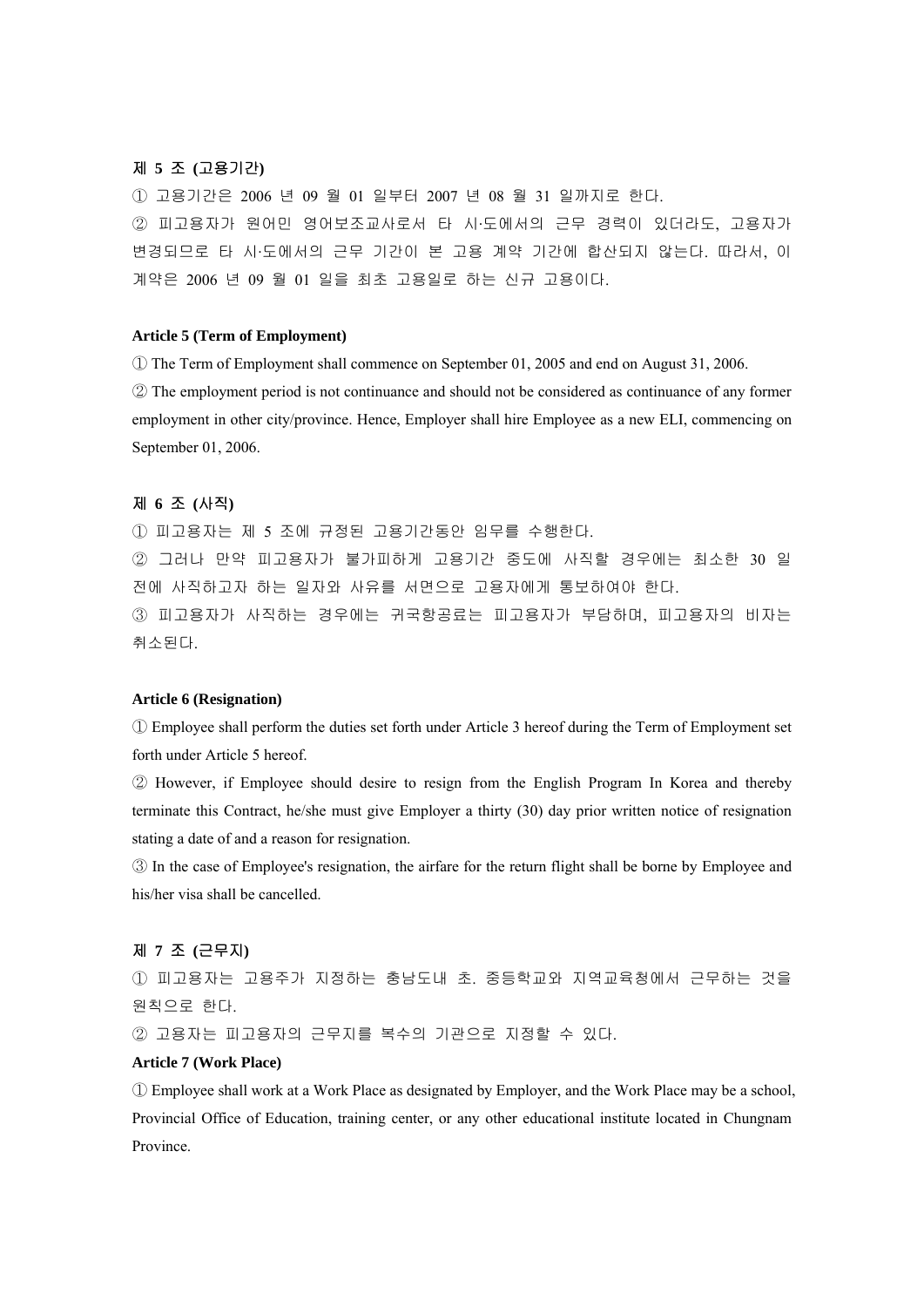② Employer may designate multiple Work Places for Employee.

# 제 **8** 조 **(**근무시간**)**

① 피고용자는 일일 8 시간(점심시간 제외), 주 5 일을 근무하며, 토요일과 일요일 및 대한민국 공휴일은 근무하지 않는다.

② 피고용자의 근무시간은 대한민국 공무원의 출퇴근 시간을 준용하되, 근무지의 소속기관장이 정하는 바에 의해 조정할 수 있다.

③ 피고용자의 주당 실제 수업시간 수는 22 시간을 초과하지 않는다. 보충수업으로 주당 실제 수업시간수가 22 시간을 초과하는 경우에는 초과하는 시간에 대하여 한국인 교사에게 지급되는 보충수업수당과 동일한 수당을 지급한다.

④ 소속기관장은 피고용자에게 위의 근무일 또는 근무시간 이외의 근무를 지시할 수 있다. 이 경우에는 시간외 수당을 지급한다.

#### **Article 8 (Work Hours)**

① Employee shall work eight (8) hours per day (excluding lunch hour) for five (5) calendar days per week from Monday to Friday and shall not work on Saturdays, Sundays and any national holidays of the Republic of Korea.

② The Work Hours of Employee may follow the normal work schedule of civil servants of the Korean Government; however, such Work Hours may be adjusted by Employer as he/she deems appropriate.

③ Actual class instruction hours of Employee shall not exceed twenty-two (22) hours per week. If, however, Employee's actual weekly class instruction hours exceed twenty-two (22) hours due to supplementary class instruction, Employee shall be entitled to a supplementary class instruction pay at the rate applicable to Korean teachers for the supplementary class instruction hours.

④ Employer may require Employee to work overtime in addition to normal Work Days and Work Hours. In this case, overtime pay will be provided.

# 제 **9** 조 **(**보수**)**

① 피고용자의 보수는 매월 한화 \_\_\_\_\_\_\_\_\_\_\_\_\_\_\_\_\_ 원이며, 대한민국 법에 따라 소득세와 건강보험료 및 국민연금을 원천 징수한다.

② 보수는 매월 25 일에 지급한다. 만일 이 날이 근무일 이 아닌 경우에는 그 전날에 지급한다.

③ 피고용자의 근무일 이 한 달이 되지 않는 경우에는 근무 개시일 또는 종료일에 따라 일할 계산으로 보수를 지급한다.

④ 피고용자가 사전 허가 없이 무단 결근하였을 경우에는 결근일수만큼 일할 계산하여 보수에서 공제할 수 있다.

⑤ 피고용자는 본 계약에 규정된 보수 이외에는 일체의 다른 보수를 청구할 수 없다.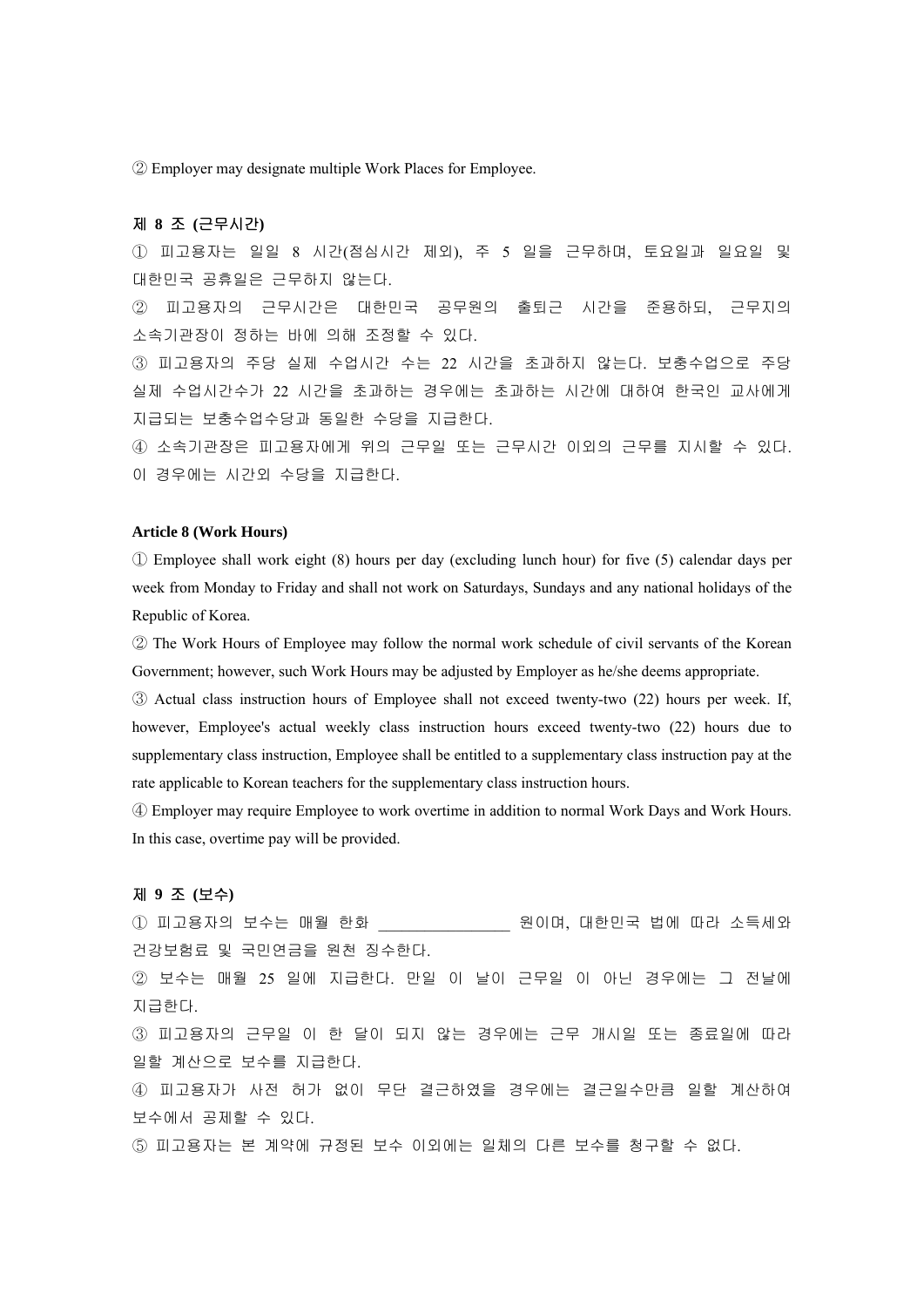# **Article 9 (Salary)**

① Employee shall be paid the total amount of \_\_\_\_\_\_\_\_\_\_\_\_\_\_\_ Korean Won (KRW) per month. However, the Korean income tax, medical insurance premium and the national pension contribution, as required under Korean law, shall be withheld each month from Employee's salary.

② Employee's salary shall be paid on the 25th of each month. If this day falls on a national holiday, Saturday or Sunday, the salary will be paid on the immediately preceding business day.

③ When Employee has not worked a full month, salary for that month shall be paid on a pro rata basis either from the first day or until the last day of work.

④ If Employee should be absent from work without having obtained a prior approval, Employee's salary for that month shall be lessened by the amount calculated on a pro rata basis for the number of unauthorized absent days.

⑤ Employee shall not claim, against Employer, any compensation and/or payment other than those provided for in this Contract.

#### 제 **10** 조 **(**재계약**)**

① 제 5 조에서 정한 고용기간은 피고용자와 고용자간의 상호 합의에 의하여 1 년 단위로 재계 약할 수 있다.

② 본 조 제 1 항의 규정에 의해 재계약을 체결하는 경우 피고용자는 고용기간 만료일 2 주일 전부터 재계약 고용개시일 직 전일까지 2 주간 본국을 방문할 수 있다. 이 본국방문 기간은 고용기간에 포함되며, 따라서 보수가 지급된다.

③ 재계약을 체결한 피고용자가 본국(또는 본국 범위 내 타국)을 방문하는 경우에 한하여 고용자는 한국 국내에서 피고용자 본국 거주 지역(또는 본국 범위 내 여행 목적지)까지의 최단거리 왕복 3 등석 항공료를 피고용자에게 재 입국 후 지급한다.

# **Article 10 (Renewal)**

① The Term of Employment stated in Article 5 hereof may be renewed by the mutual written agreement between Employer and Employee, provided that each renewed employment term does not exceed one (1) year.

 $\mathcal{D}$  In the case of renewal of this Contract pursuant to the foregoing  $\mathcal{D}$ , Employee shall be given two weeks for a home leave which shall take place 2 calendar weeks prior to the contract end date specified in Article 5 hereof until the day immediately preceding the commencement of the renewed term. This two week home leave will be counted as part of the contract term, and accordingly salary will be paid.

③ In the event that the employee travels to his/her home country (or another destination which is equal to or less than the distance to his/her home) pursuant to the foregoing  $\mathcal{D}$ , Employee's round trip airfare shall be reimbursed by Employer after Employee's return to Korea. The round trip airfare for Employee's flight shall be based on an economy class airfare of the most direct flight available.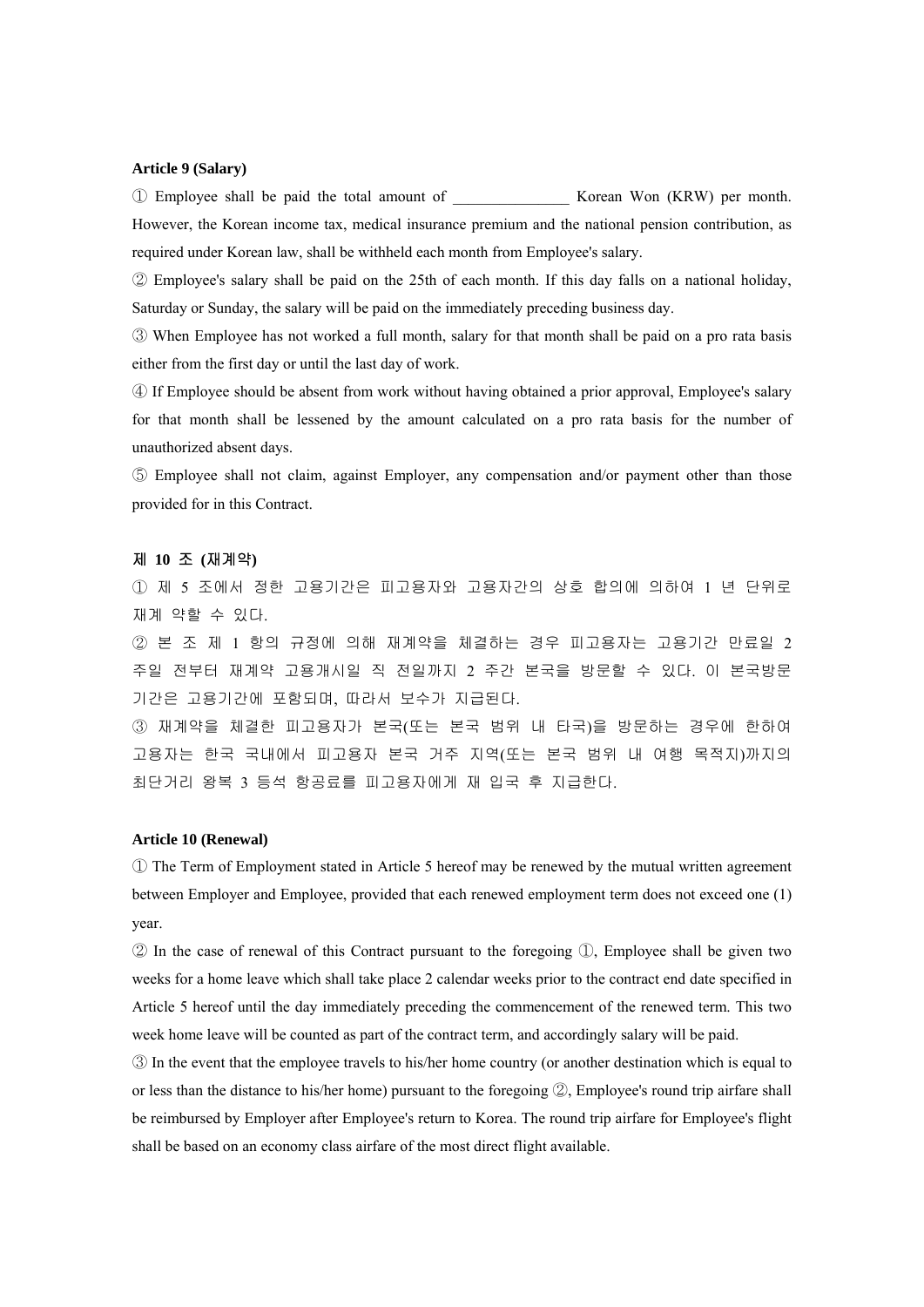### 제 **11** 조 **(**항공료**)**

① 피고용자의 입국항공료는, 피고용자의 입국 후 고용자가 피고용자의 거주 지역에서 한국 인천공항까지의 최단 거리를 기준으로 한 3 등석 항공요금을 대여한다. 사유의 여하를 불문하고 고용계약 개시일로부터 6 개월 미만에 본 계약이 조기에 종료되는 경우 피고용자 (재계약자 포함)는 계약종료 즉시 위 대여금을 고용자에게 반환한다. 피고용자가 고용기간 개시일로부터 6 개월 이상 근무하는 경우 본 항에 의한 대여금의 상환 의무는 면제된다. ② 피고용자가 고용기간 만료 시까지 근무하고 고용기간이 만료되는 날로부터 10 일 이내에 본국(또는 본국 범위 내 타국)으로 귀국하는 경우 고용자는 한국 국내에서 피고용자 본국 거주 지역(또는 본국 범위 내 여행 목적지)까지의 최단거리 귀국 3 등석 항공료를 피고용자에게 지급한다.

### **Article 11 (Airfare)**

① The airfare for Employee's flight, actual purchasing price, to Korea shall be loaned by Employer based on an economy class airfare of the most direct flight available from his/her permanent residence to Incheon International Airport, Korea. In case of the termination of this Contract within six (6) months, including renewals, regardless of course or ground therefore, Employee shall immediately pay back Employer the above mentioned loan. If Employee works more than six (6) months during the term of Employment from the date of commencement, Employee's obligation to pay back the loan provided pursuant to this provision shall be waived by Employer.

② If Employee works fully until the end of the Term of Employment and returns to his/her home country (or another destination which is equal to or less than the distance to his/her home) within 10 days from the expired date of the Term of Employment, Employer shall pay for Employee's return flight to his/her home (or another destination which is equal to or less than the distance to his/her home) based on an economy class airfare of the most direct flight available.

#### 제 **12** 조 **(**주거**)**

① 고용자는 피고용자에게 고용자가 선정한 주거를 제공한다. 주거 형태는 임대주택, 원룸, 또는 아파트를 포함하나 이에 한정되지 않는다. 주거의 사용에 따른 제세공과금은 피고용자의 부담으로 한다.

② 고용자가 고용기간 동안 주거를 제공하지 못하는 경우 고용자는 피고용자에게 매월 한화 400,000 원의 주거비를 지원한다.

③ 피고용자의 주거가 선정될 때까지 고용자는 임시주거를 제공할 수 있다.

④ 주거를 제공할 것인지 주거비를 지원할 것인지는 피고용자의 의견을 들어 고용자가 결정하며, 일단 결정한 이후에는 고용기간 동안 이를 변경할 수 없다.

⑤ 고용자가 주거를 제공하는 경우 고용자는 침대, 식탁 및 의자, 옷장, 가스레인지, 냉장고, 세탁기, 전자레인지, 텔레비전 등의 가전제품 및 가구를 제공할 수 있으며, 피고용자는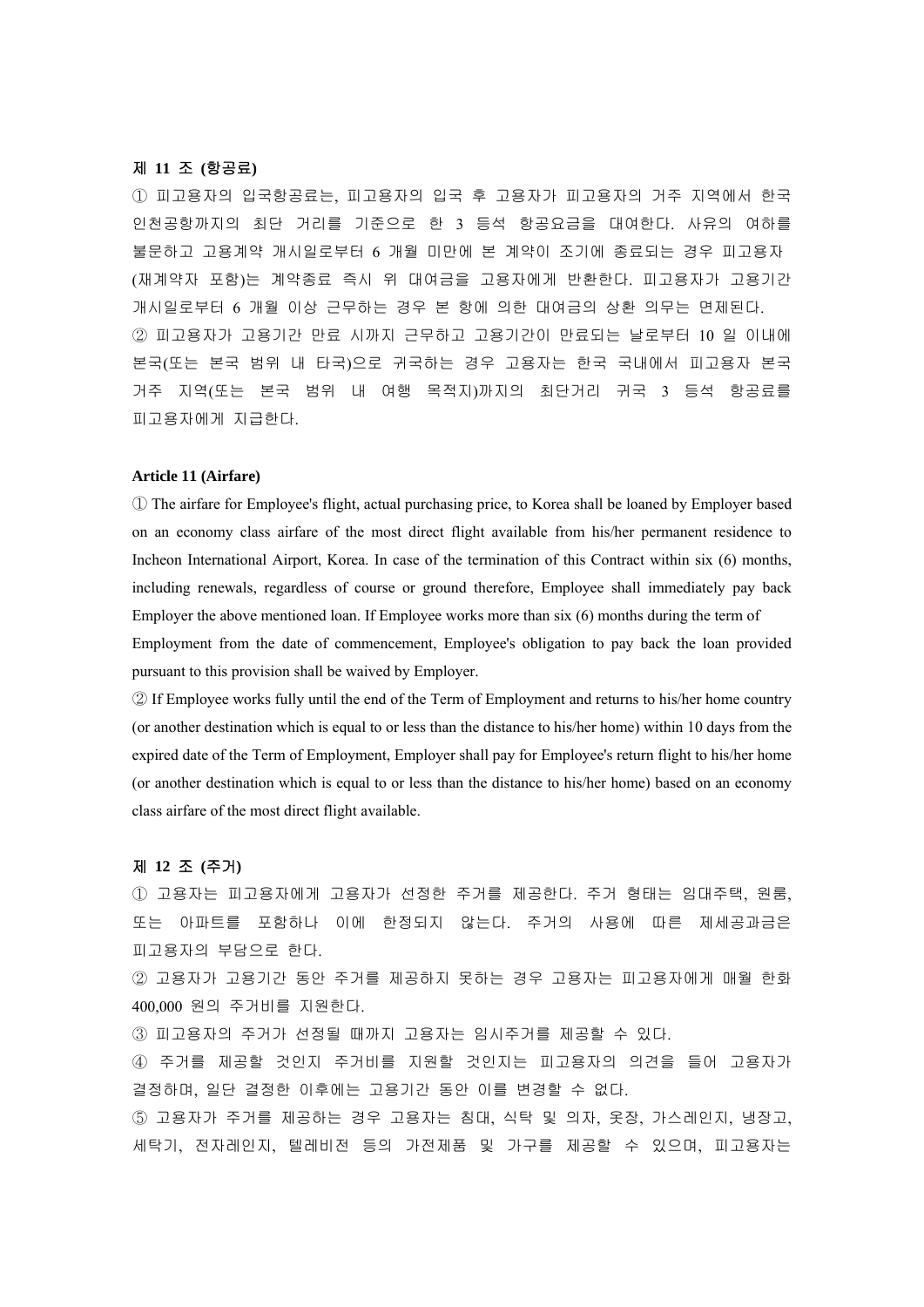고용자가 제공하는 가전제품 및 가구 이외의 물품을 요구할 수 없다.

#### **Article 12 (Housing)**

① Employer shall provide Employee with housing selected by Employer. Housing selected by Employer may be, including but not limited to, a leased house, a studio-type room, or an apartment. Any and all fees, charges, costs, taxes, expenses, etc. incurred in using the housing shall be borne by Employee.

② If Employer is not able to provide housing for Employee; Employer shall provide Employee with 400,000 Korean Won (KRW) per month, as a rent subsidy, in lieu of the housing set forth in the foregoing  $\mathbb{D}$ .

③ Employer may provide temporary housing until the appropriate housing for Employee becomes available.

④ Employer shall decide whether to provide Employee with housing or a rent subsidy after discussion with the employee. Once decided, Employer's decision shall not be subsequently changed during the term of Employment.

⑤ If Employer provides housing to Employee, Employer may provide, appliances and furniture such as a bed, table and chairs, a closet, a gas range, a refrigerator, a washing machine, a microwave, and a TV set. Employee shall not request or demand any other appliances or furniture than those provided by Employer.

#### 제 **13** 조 (기타 혜택)

① 고용자는 피고용자에게 정착금 400,000 원을 고용계약 첫해 1 회에 한하여 지급한다. 사유의 여하를 불문하고 고용계약 개시일로부터 6 개월 미만에 본 계약이 조기에 종료되는 경우 피고용자는 계약종료 즉시 정착금을 고용자에게 반환한다.

② 고용자는 피고용자에게 의료보험료(피고용자 1 인을 원칙으로 하되, 가족 동반 시에는 가족의료보험료 포함) 50%을 지원한다.

③ 피고용자에게는 지방 수당을 매월 100,000 원씩 지급한다.

④ 시도 내에서 타지 역보다 상대적으로 비인기지역이라고 여겨지는 지역에서 근무하는 원어 민 영어보조교사에게는 벽지 수당을 매월 100,000 원씩 지급한다.

⑤ 캐나다를 제외한 타국적 피고용자는 소정의 서류(피고용자의 거주지국의 권한 있는 당국자가 발급하는 "거주자증명서"와 근로소득에 대하여 조세조약에 따른 "소득세 면제 신청서")를 최초의 보수 지급전에 고용주에게 제출하면 최초 2 년간 대한민국 소득세를 감면 받을 수 있다. 한국에서 이미 2 년 이상 근무한 피고용자는 소득세 감면 혜택을 받을 수 없다.

⑥ 고용주는 국민연금보험료의 50%(월보수액의 약 4.5%)을 피고용자에게 지원한다. 미국 및 캐나다 국적의 피고용자는 계약종료 후 한국을 떠날 때 소정의 서류를 국민연금관리공단에 제출하면 불입한 국민연금보험료를 환불 받을 수 있다.

⑦ 피고용자가 1 년 이상의 고용계약을 성실히 마치면 약 1 개월의 보수에 해당하는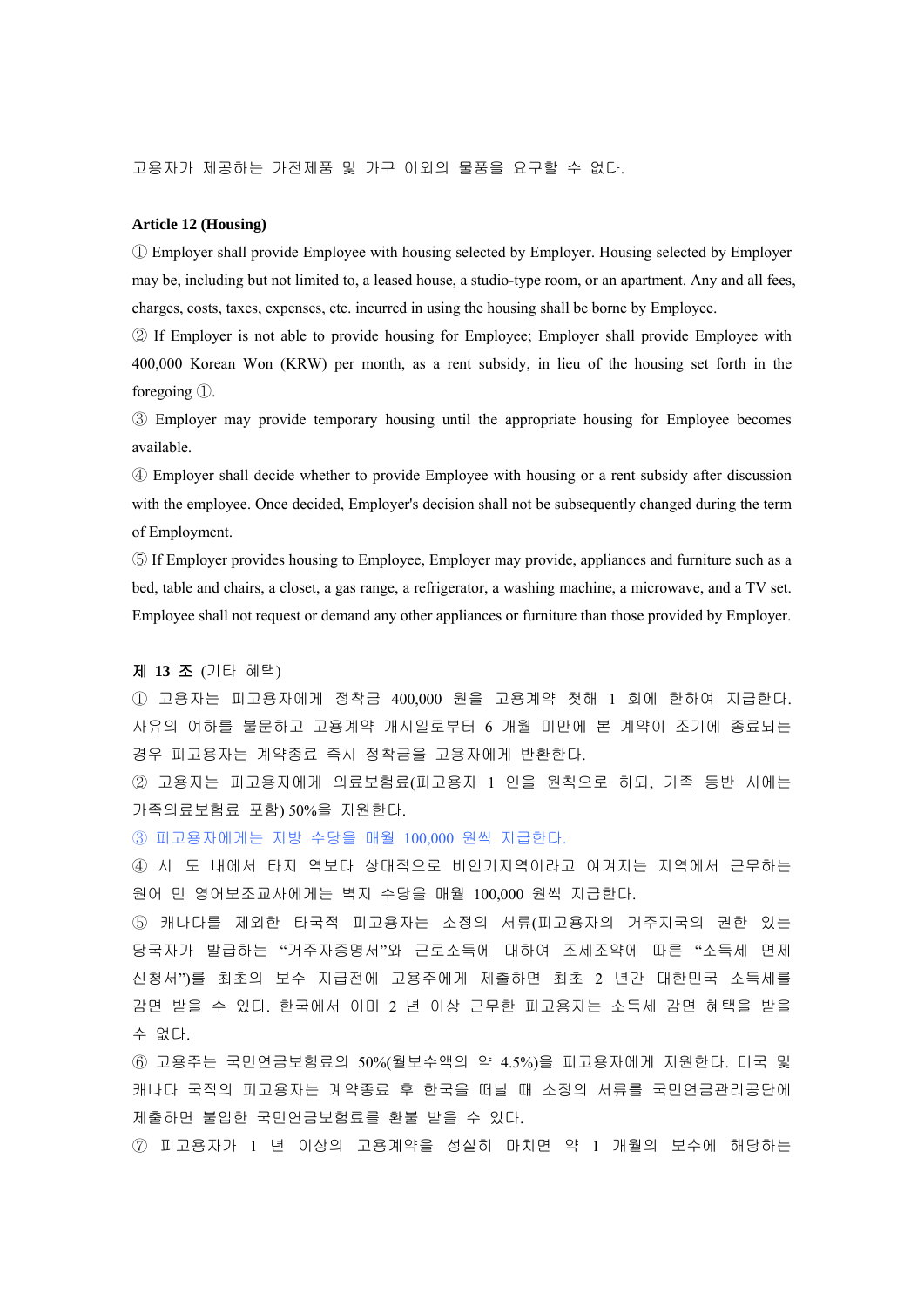퇴직금을 그 계약 종료 직후 받을 수 있다.

#### **Article 13 (Other Benefits)**

① Employee shall be entitled to one time only settlement allowance of 400,000 Korean Won (KRW), when he/she first arrives in Korea. In case of the termination of this contract within six (6) months, regardless of course or ground therefore, Employee shall immediately pay back Employer the fore mentioned allowance.

② Employer shall provide Employee with half of the medical insurance pursuant to the National Medical Insurance Act of Korea. In the event Employee has his/her family living with him or her in Korea, Employer will also provide half of the medical insurance premium for Employee's family.

③ Employee working for Chungnam Province shall be entitled to an additional provincial allowance of 100,000 Korean Won (KRW) every month.

④ Employees working in remote areas (as designated by POE) may be eligible for a special rural allowance of 100,000 Korean Won (KRW) per month.

⑤ Employees with the exception of Canadians shall be eligible for exemption from paying Korean income tax during the period of the first two years if he/she provides the following documents to the employer before the first payment of salary:

1)"Residence Certificate" issued by a competent authority of employee's resident country

2) "an Application for Tax Exemption" on non-resident's Korean source income provided under the Korean Tax Treaty. If employee has already worked more than two years in Korea, he/she shall not be eligible for tax exemption.

⑥ The employer shall provide employee with half of the national pension plan deduction (approximately 4.5% of salary) pursuant to the National Pension Corporation Act of Korea. American or Canadian employee is eligible for a pension distribution refund if he/she submits the required documents to the Korean National Pension Corporation when he/she leaves Korea after the successful completion of his/her contract.

⑦ Employee shall be entitled to severance pay (equivalent to approximate one month's salary), upon successful completion of each one-year contract.

#### 제 **14** 조 **(**유급휴가**)**

① 고용자는 피고용자에게 제 5 조에 규정한 고용기간 동안 20 근무일(여름방학기간 중 10 일, 겨울방학기간 중 10 일, 단 연수기관 근무 시는 한 학기 당 10 일씩 연수에 지장 없이)의 유급휴가를 주되, 원활한 업무진행을 위해 고용자는 피고용자와 협의하여 휴가시기를 조정할 수 있다.

② 이 유급휴가를 받기 위해서는 15 일전에 소속기관장에게 휴가를 신청하여 승인을 받아야 한다.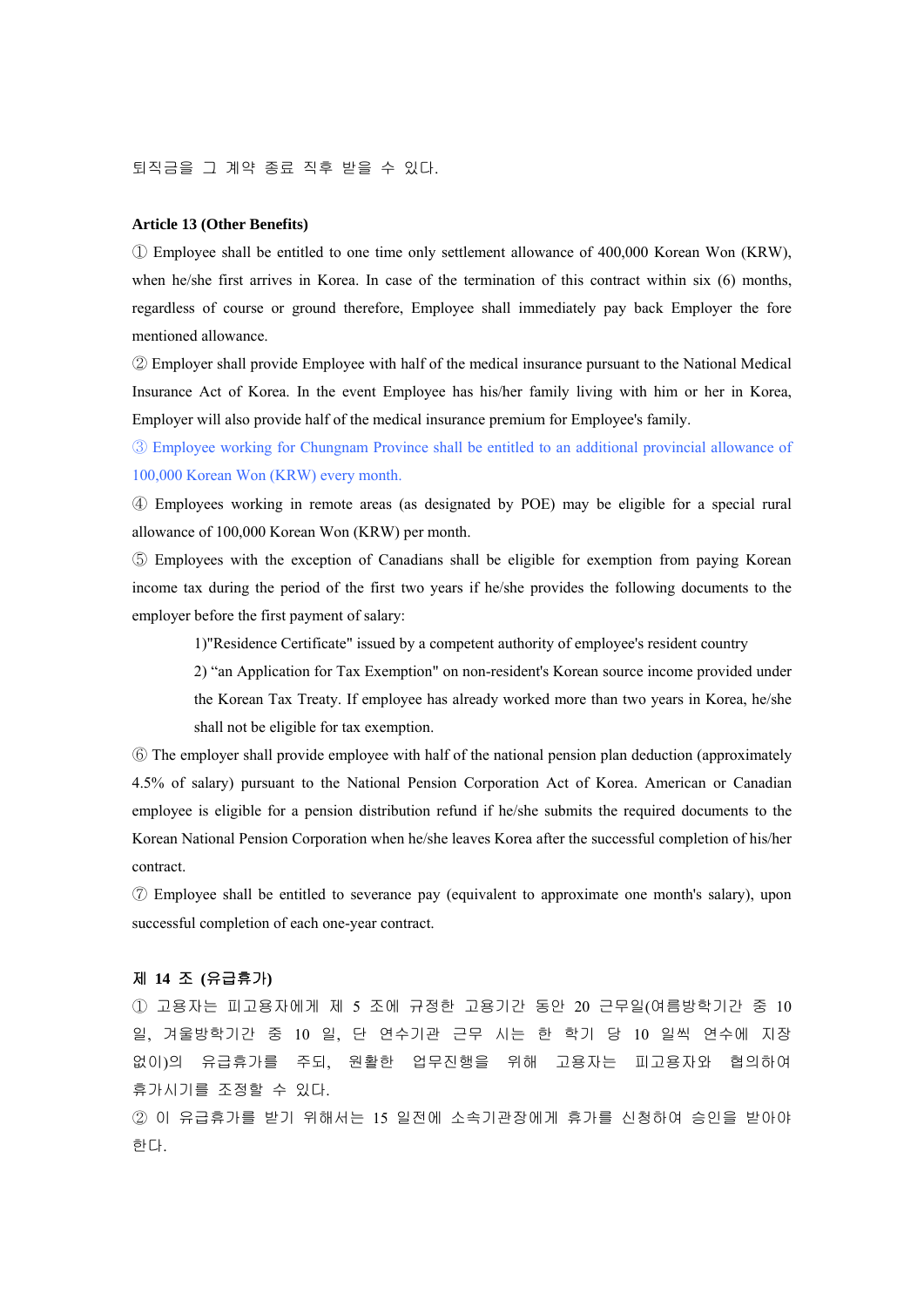#### **Article 14 (Vacation)**

① Employee shall be entitled to a vacation period of total of a twenty (20) workdays during the Term of the Employment set forth in Article 5 hereof. Employees working in a school system shall take the leave up to ten workdays during the summer and winter recess respectively. If the requested vacation period interferes with smooth work operations, employer/employee alternate vacation dates.

② Employee shall apply for and obtain Employer's consent to take a leave at least fifteen (15) days in advance.

#### 제 **15** 조 **(**병가**)**

① 피고용자는 고용기간 중 출근할 수 없는 정도의 질환이 있을 때 소속기관장의 사전 승인을 받아 유급병가를 받을 수 있다.

② 유급병가 기간이 7 일을 초과하는 경우(휴일과 비근무일을 포함)에는 의사의 진단서를 소속기관장에게 제출하여야 한다.

③ 피고용자의 유급병가 기간은 고용기간 동안 총 15 일 이내(휴일과 비근무일을 포함)이며, 15 일을 초과하는 경우에는 무급으로 한다.

#### **Article 15 (Sick Leave)**

① Employee shall be entitled to a paid sick leave if an illness or injury prevents him/her from performing the duties under this Contract, provided, however, that he/she obtains Employer's prior consent.

② When Employee takes a sick leave for more than seven (7) days (inclusive of a national holiday, Saturday, and Sunday), Employee shall submit a practicing doctor's medical report to Employer.

③ Employee's paid sick leave during the Term of Employment shall not exceed fifteen (15) calendar days (inclusive of a national holiday, Saturday, and Sunday). If Employee requires a sick leave for more than fifteen (15) calendar days, Employee may take a further sick leave without pay.

#### 제 **16** 조 **(**특별휴가**)**

① 피고용자는 다음 각 호의 사유가 있을 경우 특별휴가를 받을 수 있다.

- 1. 피고용자 본인의 결혼 7 일
- 2. 피고용자의 부모 또는 배우자 사망 7 일, 자녀 사망 5 일
- 3. 피고용자 본인의 출산 전후를 합하여 90 일

② 본 조 제 1 항 각 호는 보수가 지급되나, 제 3 호는 최초 60 일에 한하여 보수가 지급된다.

# **Article 16 (Special Leave)**

① Employee may take a Special Leave for a number of days as set forth below for each of the following events: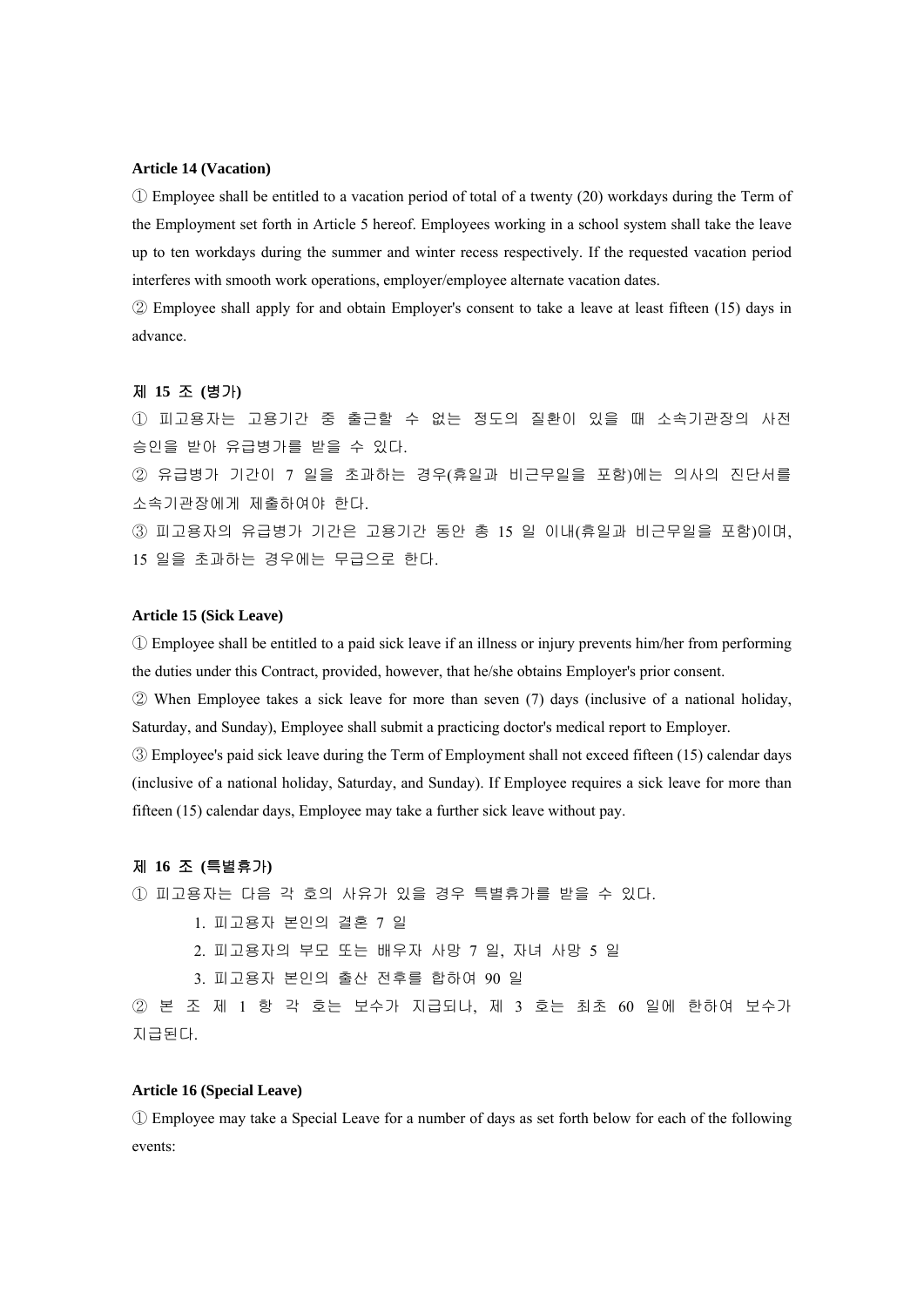1. Seven (7) calendar days for Employee's marriage.

2. Seven (7) calendar days for the death of Employee's parent or spouse; five (5) calendar days for the death of Employee's child.

3. In case of a female Employee, ninety (90) calendar days for a maternity leave.

② Special leaves specified in items ① are available with pay. However, maternity leave shall be available with pay for only the first sixty days.

# 제 **17** 조 **(**복무**)**

① 피고용자는 교사의 품위를 손상시키는 행동을 하여서는 아니 된다. 피고용자는 한국인 교사에 적용되는 복무규정을 준수하여야 한다.

② 피고용자는 고용자가 지정한 근무지 이외의 다른 기관에서 영업 행위(시간제 근무 포함)를 할 수 없다.

③ 피고용자는 학교 및 학생 교육을 해칠 수 있는 활동을 하여서는 아니 된다.

## **Article 17 (Codes of Conduct)**

① Employee shall not behave in any manner which may damage or tarnish the reputation of the teaching profession. Employee shall comply with and observe any codes of conduct applicable to Korean teachers.

② Employee shall not engage in any other job (including a part-time job) during the Term of Employment set forth under Article 5 hereof.

③ Employee shall not be involved in any activities which may cause harm to the students or be of detriment to the reputation of the school.

# 제 **18** 조 **(**계약 해지**)**

① 고용자는 다음과 같은 경우에 본 계약을 해지할 수 있다.

1. 피고용자가 대한민국 법을 위반하는 경우

2. 피고용자가 계약사항을 이행하지 아니하거나, 성실하게 임무를 수행하지 않는 경우

3. 피고용자가 특별한 이유 없이 1 주 이상 연속하여 근무를 하지 않은 경우

- 4. 피고용자가 제출한 지원서의 내용이 사실이 아니거나 거짓이 있는 경우
- 5. 피고용자가 신체적 또는 정신적 질환이 있어 계속 근무하기 어렵다고 판단되는 경우(피고용자는 고용자가 건강진단을 요구하면 즉시 이에 응하여야 한다)

6. 본 계약 제 15 조에서 정한 피고용자의 병가기간(유급 및 무급 포함)이 고용기간 동안 총 30 일을 초과하는 경우

② 본 조 제 1 항 각호의 사유로 인하여 본 계약이 해지되는 경우 고용자는 피고용자에게 보수를 일할 계산하여 지급하며 귀국항공료는 피고용자가 부담한다. 그리고 피고용자의 비자는 취소된다.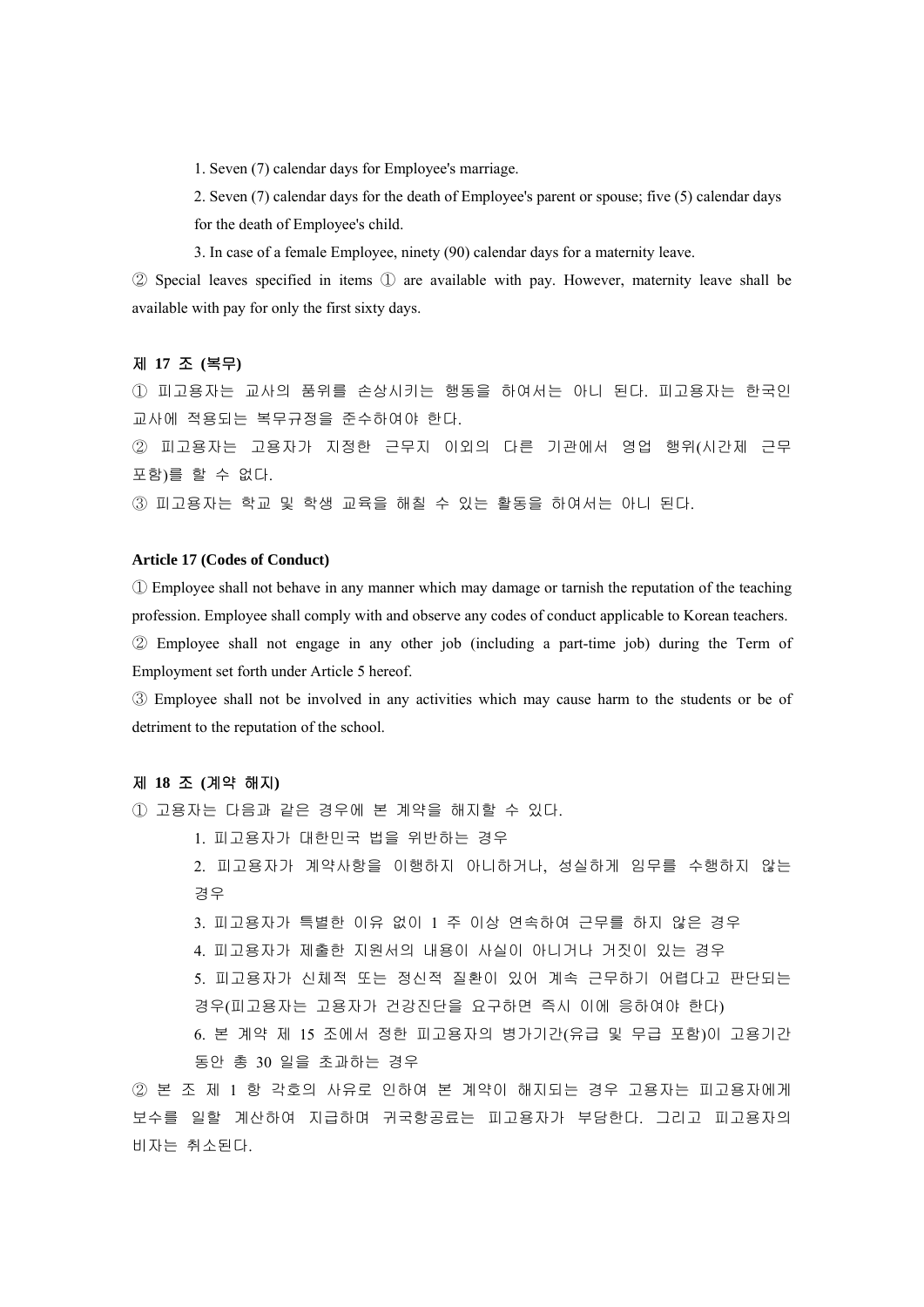③ 본 조 제 1 항 각호의 사유로 인하여 본 계약이 해지되는 경우 피고용자는 제 11 조 제 1 항에 따라 대여금을 즉시 상환하여야 한다.

#### **Article 18 (Termination of the Contract)**

① Employer may terminate or cancel this Contract upon occurrence of any one of the following events:

1. If Employee violates the laws of the Republic of Korea.

2. If Employee fails to perform or unsatisfactorily perform any of the duties stipulated in this contract.

3. If Employee fails to perform continuously his/her duties for more than a week without any excuse.

4. If any of the information provided in Employee's application is neither true nor accurate.

5. If it is determined that Employee is prevented from or incapable of performing his/her duties set forth in Article 3 hereof for a medical reason, whether it is a physical or psychological ailment. (If requested by Employer, Employee must be immediately available for a medical examination.)

6. If the sick leave used by Employee pursuant to Article 15 hereof exceeds thirty (30) days.

 $\oslash$  In the event that this Contract is terminated pursuant to the foregoing  $\oslash$ , Employer shall pay Employee a prorated salary based on the number of days actually worked by Employee. In such event, Employee shall be responsible for the return flight to his/her home country. Employee's visa will subsequently be cancelled.

③ In the event of termination of this Contract pursuant to any of the provisions set forth in the foregoing  $\mathbb D$ , Employee shall immediately refund the loan to Employer pursuant to Article 11  $\mathbb D$ .

# 제 **19** 조 **(**계약 조항 이외의 사항**)**

기타 본 계약서에 규정되지 아니한 사항은 피고용자의 의견을 수렴하여 고용자가 정한다.

# **Article 19 (Matters not explicitly stated in the Contract)**

Matters not explicitly stated in the Contract shall be determined by Employer by taking Employee's concerns into consideration.

# 제 **20** 조 **(**사전연수 이수**)**

① 피고용자는 고용개시일 직전 한국교원대학교 종합교육연수원에서 실시하는 2 주 동안의 사전연수를 이수하여야 한다.

# ② 사전연수 기간은 제 5 조의 고용기간에 포함되지 않으며, 따라서 보수가 지급되지 않는다.

③ 만일 피고용자가 사전연수를 이수하지 못하는 경우에는 본 계약이 무효화됨과 동시에 본국으로 귀국하여야 하고 귀국항공료는 피고용자가 부담하며, 피고용자의 비자는 취소된다. 또한 제 11 조 제 1 항에 규정된 입국항공료 상당액의 대여금은 지급하지 아니한다.

# **Article 20 (Condition of Employment)**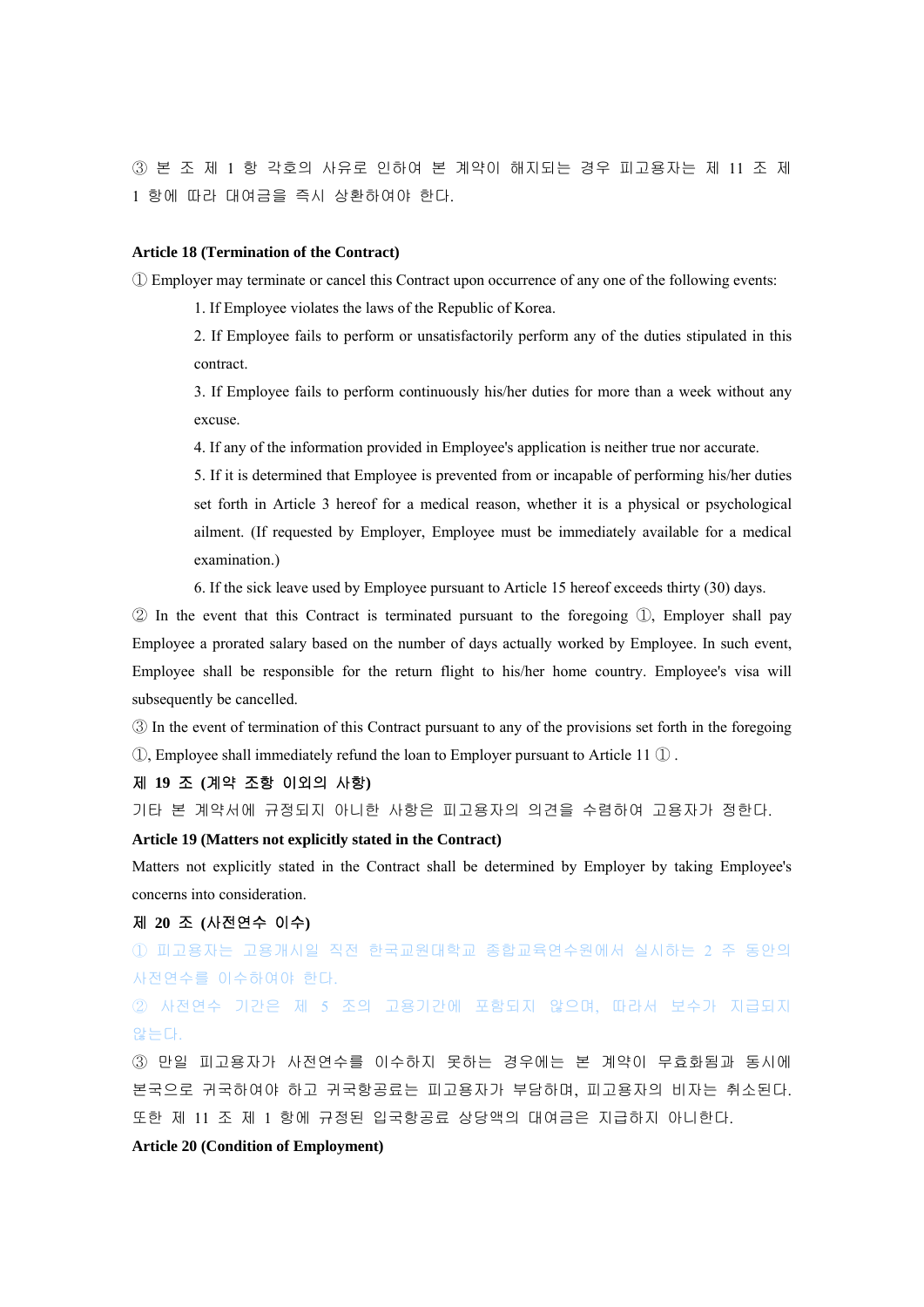① Employee shall complete a 2 week orientation conducted by the Training Center for In-Service Education at Korea National University of Education immediately before the commencement of the Term of Employment provided under Article 5 hereof.

② The orientation period shall not be included in the Term of Employment as under Article 5. Thus, Employee will not be entitled to any compensation.

③ If Employee fails to fully complete the orientation, this Contract shall be subsequently terminated and Employee must return to his/her home country. In that case, the return airfare shall be borne by Employee, and the loan for the flight to Korea provided for in Article 11  $\mathbb D$  shall not be available to Employee. Employee's visa shall be cancelled.

#### 제 **21** 조 **(**손해배상**)**

본건 계약의 이행 과정에서 피고용자의 과실 및 위법 행위 또는 이와 관련하여 발생된 손해는 피고용자가 고용자에게 배상하여야 한다.

# **Article 21 (Indemnity)**

Employee shall indemnify for and keep Employer harmless from any liability or damages arising from or in relation to any negligent, intentional or illegal activity of Employee during the Term of Employment under this Contract.

## 제 **22** 조 **(**준거법**,** 언어 및 관할**)**

① 본 계약 및 본 계약상의 권리 의무에 관한 사항은 대한민국 법에 의하여 해석되고 결정되어진다.

② 본건 계약의 언어는 한글이며, 다른 언어로의 번역은 편의를 위한 것이다.

③ 당사자들은 본건 계약과 관련하여 발생된 분쟁을 해결하기 위하여 신의성실의 원칙에 따라 노력하여야 한다. 본건 계약과 관련하여 발생된 분쟁을 상호 원만하게 해결할 수 없을 경우에는 대한상사 중재 원의 규칙에 따라 최종적으로 중재에 의해 해결된다

#### **Article 22 (Governing Law, Language and Venue)**

1. The terms of this contract and the rights and obligation of the parties hereto shall be construed, interpreted and determined in accordance with the laws of the Republic of Korea.

2. The Governing language of the contract shall be Korean. The English translation of this Contract is made for the purpose of convenience.

3. If a dispute or disagreement should arise in connection with or out of this Contract, the parties hereto shall first try to resolve it in accordance with a principle of good faith. However, if the parties fail to mutually resolve such disputes or disagreements or come to amicable settlements, their disputes or disagreements shall be finally resolved by arbitration of the Korean Commercial Arbitration Board.

#### 제**23**조**(**서명**)**

고용자와 피고용자는 본 계약서 말미에 기재된 날짜에 본 건 계약서를 3부씩 작성하여 각 1부씩 보관하고, 나머지 1부는 비자 신청용으로 제출한다.